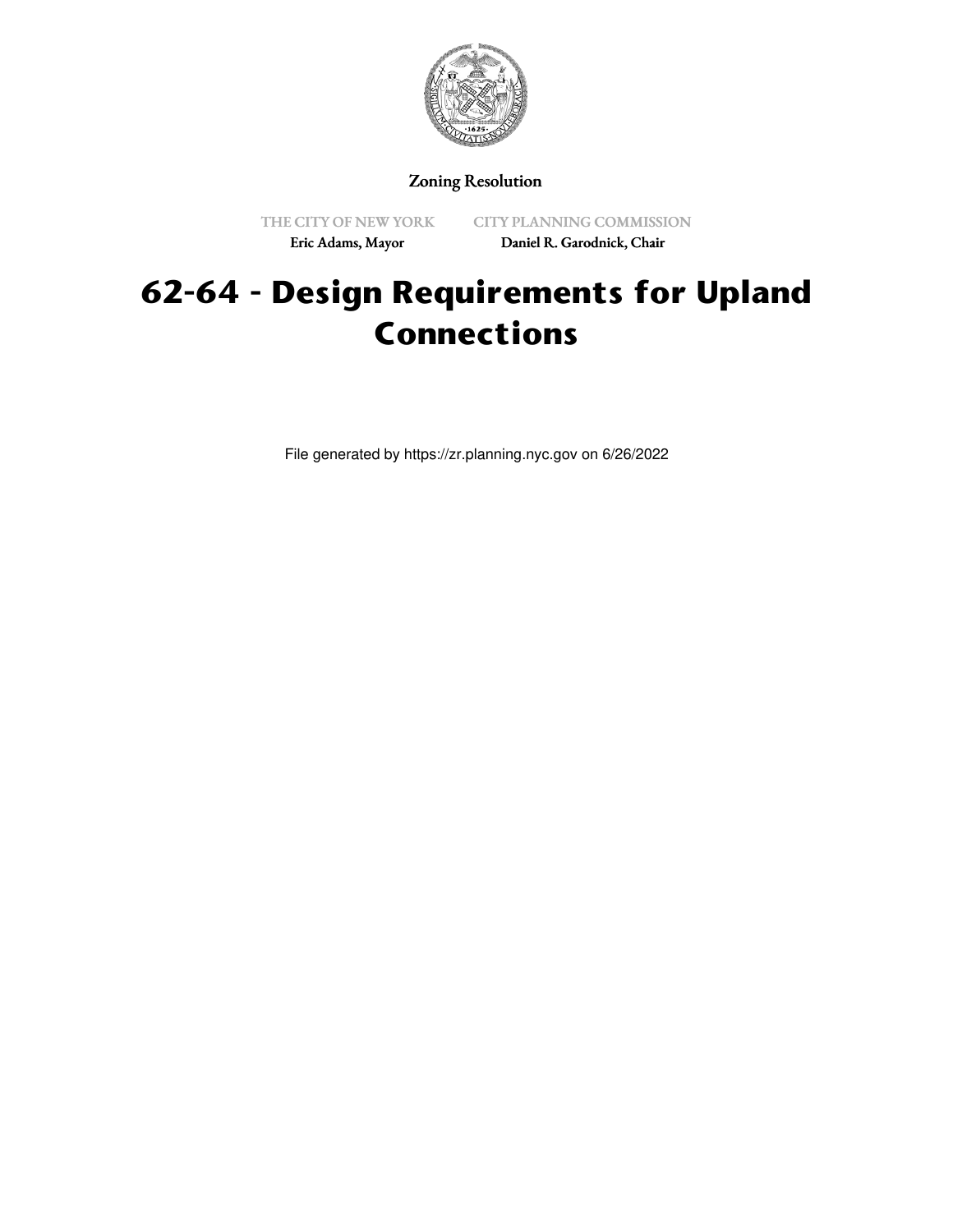## **62-64 - Design Requirements for Upland Connections**

#### LAST AMENDED 4/22/2009

#Upland connections# shall be improved in accordance with the provisions of this Section.

- (a) Circulation and access
	- (1) For Type 1 #upland connections# provided in accordance with the provisions of paragraph (a) of Section 62-561, there shall be at least one circulation path linking an open #street#, #public park# or other public place with a #shore public walkway#. Such path shall have a minimum clear width of 12 feet. Any secondary paths shall have a minimum clear width of six feet.
	- (2) For Type 2 #upland connections# provided in accordance with the provisions of paragraph (b) of Section 62- 561, each pedestrian walkway shall have a circulation path with a minimum clear width of eight feet linking an open #street#, #public park# or other public place with a #shore public walkway#. However, when a turnaround is provided, the entire required area shall be provided as a circulation path.
	- (3) For transition areas, a circulation path with a width of at least 12 feet shall connect each circulation path of the Type 2 #upland connection# with a circulation path of a #shore public walkway#, #supplemental public access area# or Type 1 #upland connection#, whichever is applicable.
- (b) Paving
	- (1) For Type 1 #upland connections#, at least 40 percent but not more than 65 percent of the entry area shall be paved. Such paving shall include a five foot wide area along at least 70 percent of the frontage adjoining a public sidewalk.
	- (2) Where any #upland connection# is interrupted by a private driveway, the full width of the required #upland connection# shall traverse the roadbed without a drop in level, and be paved with materials distinct from the roadbed. Such portion of the #upland connection# shall not count towards fulfilling a minimum required amount of #waterfront public access area#.

In addition, for Type 2 #upland connections#, the area of the roadbed between both circulation paths, within which lines perpendicular to the #upland connection# traversing the roadbed can be drawn or the portion of the roadbed within a vehicular turnaround, shall be raised to be flush with the level of such adjoining #upland connections#.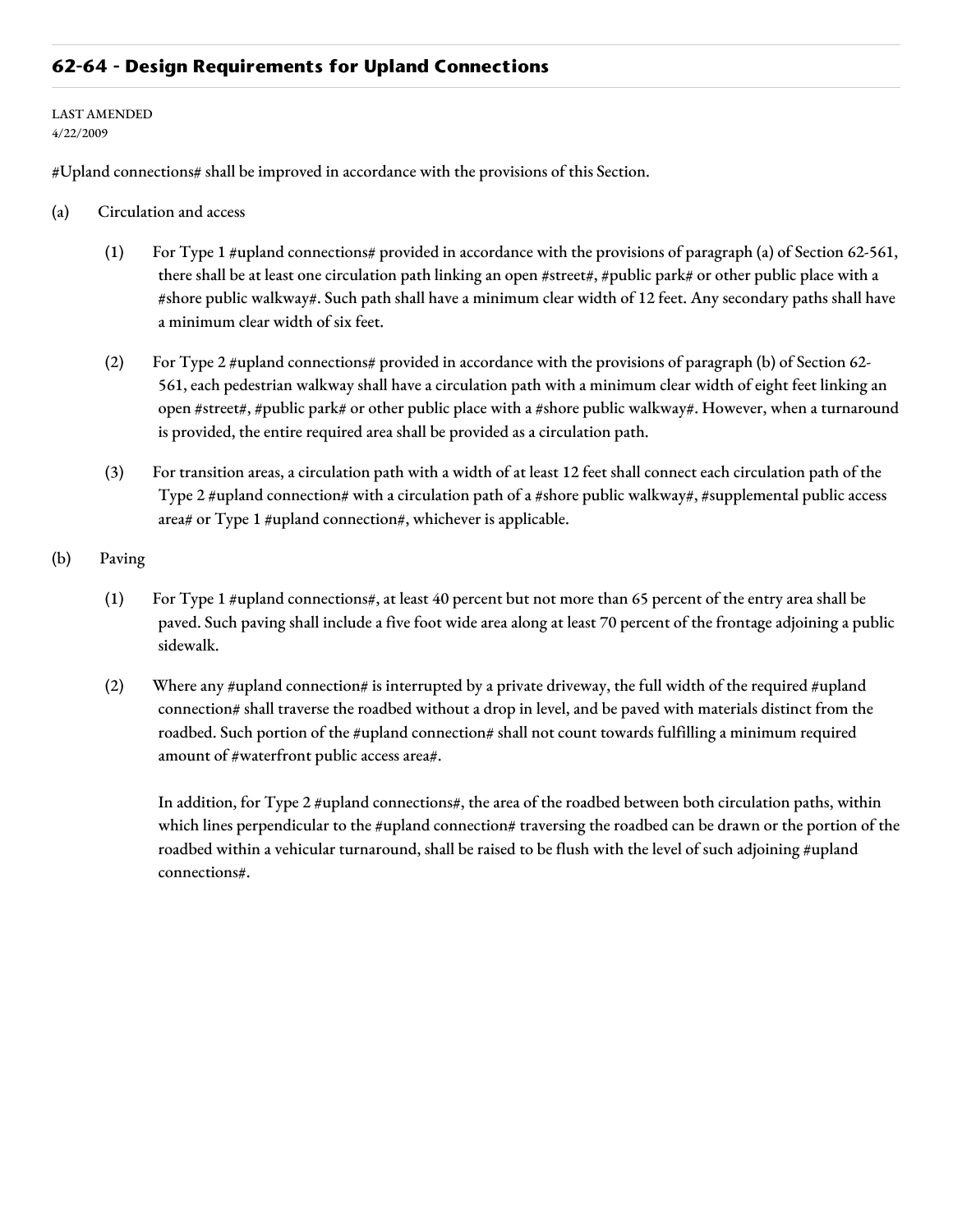

Type 2 Upland Connection

### $(62 - 64)$

(3) The roadbed paving material of a private driveway leading to a vehicular turnaround may be extended into the turnaround provided the area of the turnaround paved with such material is not wider than the roadbed leading to the turnaround. The remaining portions of the turnaround shall be paved with distinct materials to facilitate pedestrian usage. In addition, the level of the area within the turnaround shall be raised to be flush with the level of adjoining circulation paths.

# (c) Planting

(1) For Type 1 #upland connections#, at least 40 percent of the area of the #upland connection# shall be planted in accordance with the provisions set forth in Section 62-655 (Planting and trees).

In addition, the following rules shall apply:

- (i) where such #upland connections# do not abut open parking lots or private driveways, six caliper inches of ornamental trees or their equivalent in multi-stemmed plants shall be required for every 100 linear feet of #upland connection#.
- (ii) where such #upland connections# abut an open parking lot, screening shall be provided within the #upland connection# along the curb of such parking lot in accordance with Section 37-921 (Perimeter landscaping).
- (iii) where such #upland connections# abut a private driveway, a continuous tree pit shall be provided within